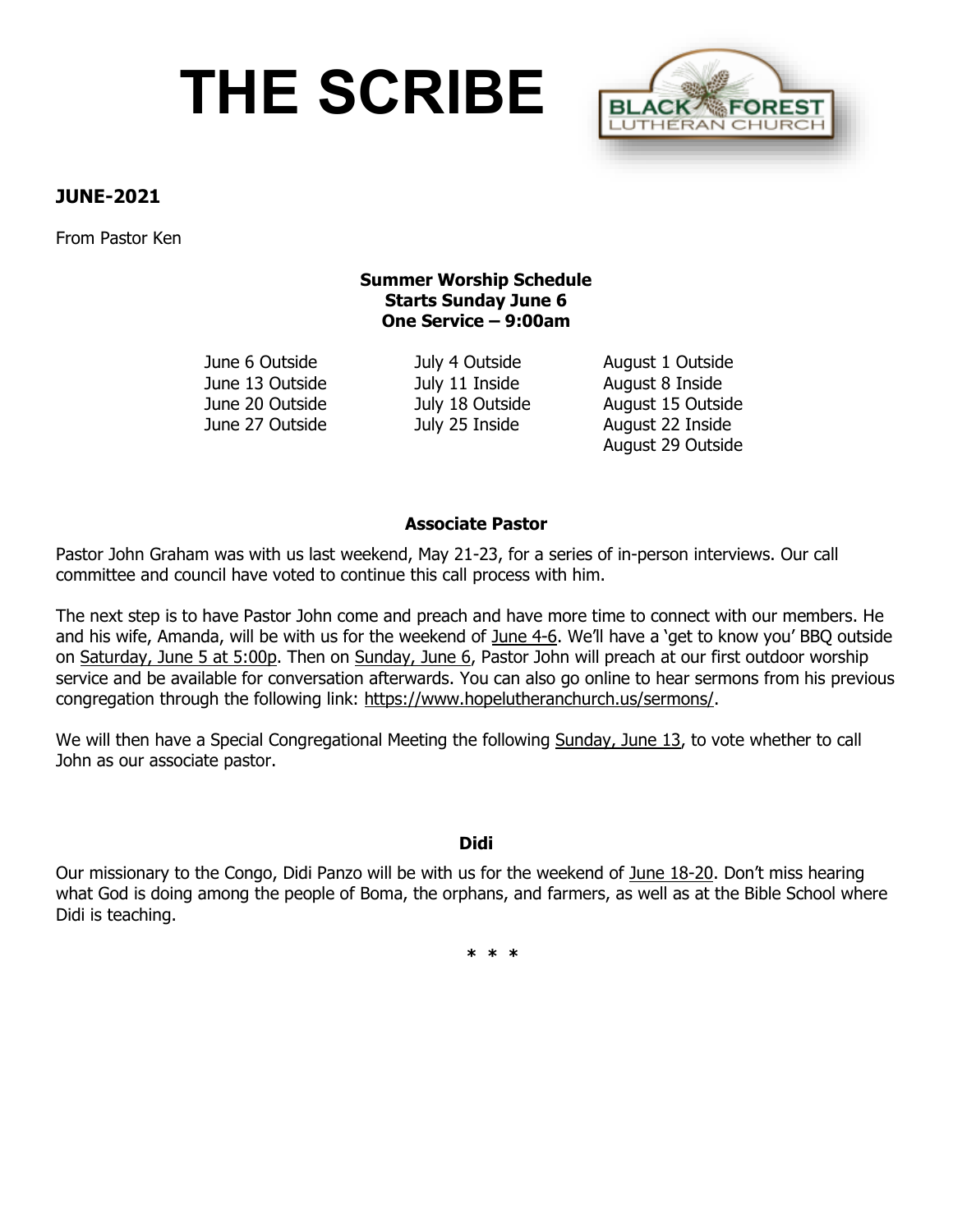### **Announcements**

**"Joining Jesus on His Mission" class,** Sunday, June 6 and 13 at 10:30a in the Fellowship Hall.

**Senior Social –** Every 4<sup>th</sup> Wednesday of the month from 1:00-4:00p in the Fellowship Hall. Please join us for our monthly get-together to socialize, play dominoes, or do crafts. Individuals bring their own crafts to work on. Others use the opportunity to just sit and talk. Contact: Lavonne Hidy.



### **Vacation Bible School/Rainbow Trail Day Camp July 5-9 (9:00a-12:15p)**

- Kindergarten to  $6<sup>th</sup>$  Grade (grade refers to the grade they will be entering this fall)
- Registration begins June 1
- Middle School and High Schoolers, there will be more details on evening events (songs, bonfires, games & much more!)
- We are also looking for volunteers for:
	- ✓ Craft Coordinator
	- ✓ Snack Coordinator
	- $\checkmark$  Help with the kiddos

If interested, please let Jacob know. Signups coming soon!

Also, we will have VBS flyers available to hand-out to neighbors, coworkers, etc., as a way of inviting them to "Join Jesus on His Mission!"

**Fellowship Activities**-This Summer be watching for more ways to connect with our church community: cookout with lawn games, outdoor movie night, and board games night.

**Wednesday Summer Youth Group!** This means more events, more meals, and more FUN! This also means that we will be meeting every Wednesday evening from 6-7:30p for games, check in times, and a Bible lesson. All youth are invited out, it is going to be a great time! If you have any questions, contact Jacob at 719-822-4610.



**Outdoor Movie Night**! Friday, June 11 at 7:30p. Everyone welcome! Please join us for the movie *"Greater"*. Faith and determination transform a talentless football player at the University of Arkansas into an All-American in this inspiring true story. You may want to bring a blanket and chair as it will get cool as the sun goes down. Sign-up on bulletin board.

**Nursery is open!** The nursery is open. We are taking the ages of 6 weeks to 3 years of old. **We need adult help.** Please see Lisa if interested.

**Date Night** is coming! Watch for details. Lisa is excited!

**Office Closures**-The office will be closing at Noon on Fridays in June, July, and August.

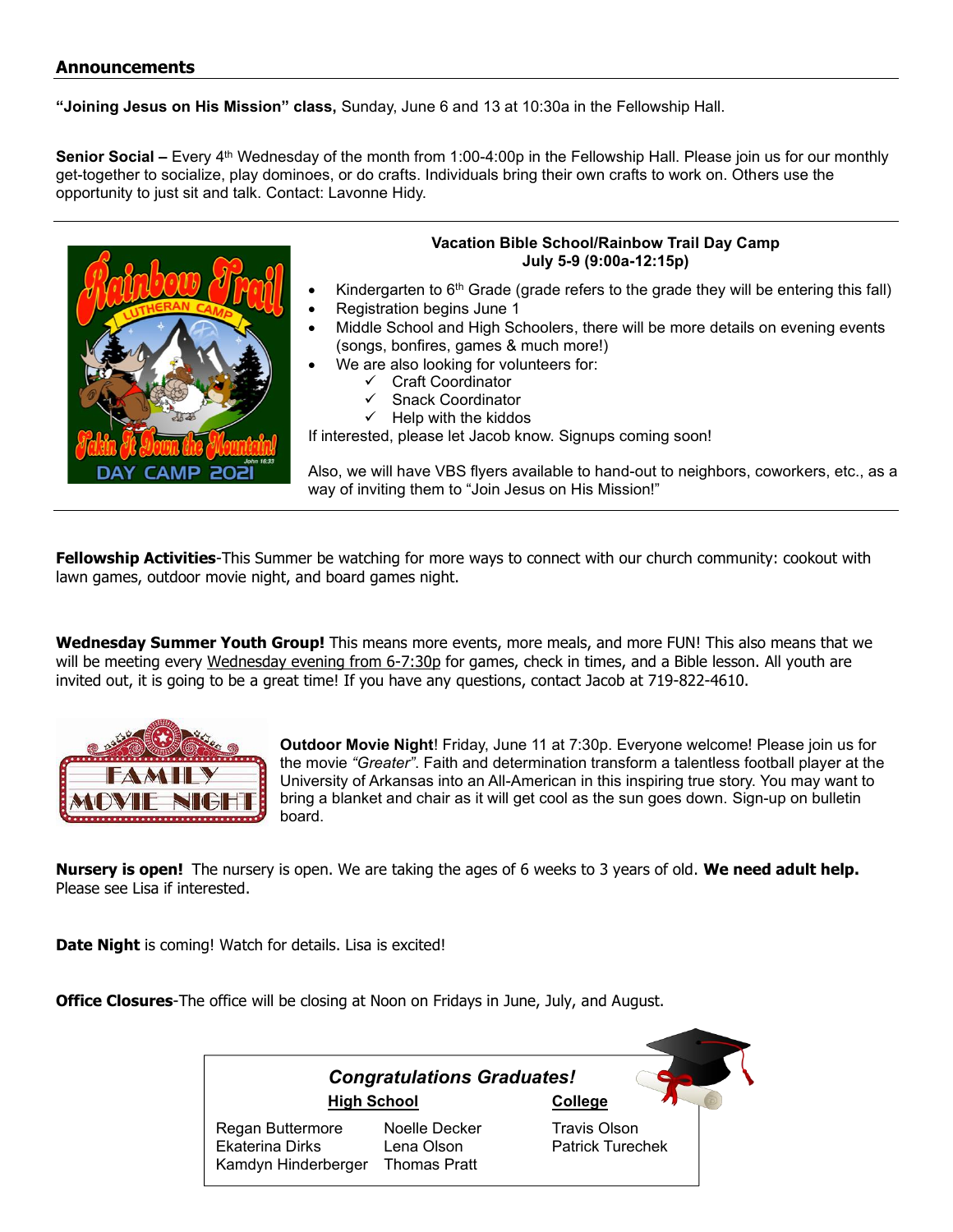### **The Rocky Mountain Fisher House**



"BFLC will be celebrating all birthdays of its members and the United States of America on **Sunday, July 4th**, by offering cake and lemonade for donations. The donations will be given to Rocky Mountain Fisher House, an organization that honors and cares for military requiring hospitalization and supports family housing during their time of most need. Please see the information below."

Many veterans and active-duty military undergo extended medical treatment for several weeks or months, RMFH provides a place to stay at no cost to these families.

The Rocky Mountain Fisher House has nine suites, with private bedrooms and baths. Families share a common kitchen, laundry facility, a warm dining room, and an inviting living room. The Rocky Mountain Fisher House ensures that there is never a lodging fee.

The house is operated by the Denver VA Medical Center and supported by the Rocky Mountain Fisher House Foundation. The VA is responsible for maintenance, operations, upkeep, and staff.

The Rocky Mountain Fisher House is located behind the Rocky Mountain Regional VA Medical Center on North Wheeling Street between 17th Place and Montview. We are conveniently located near the VA, so our families can easily visit their loved ones.

Our home has 16 suites and can accommodate 16 to 32 family members. It features a large kitchen, laundry facilities, a spacious dining room and an inviting living room with a library. Our new home also has an elevator to easily access the second floor.

Guests are able to stay at the Rocky Mountain Fisher House as long as a veteran or active-duty service member is a patient at the hospital. Check out is expected at the time of the patient's discharge.

The foundation's mission is to support the Rocky Mountain Fisher House through awareness and fundraising campaigns. An executive director as well as a board of directors oversees the foundation. Together the foundation, the house manager, and the VA determine how to best serve the house and those who stay there.

Unlike other military non-profits, Rocky Mountain Fisher House Foundation focuses its money on those staying in the house. The donations we receive help provide all the comforts of a real home including transportation to and from the VA hospital, cable TV, newspaper delivery, as well as snacks and bottled water. The Rocky Mountain Fisher House does not provide meals, but the foundation has set-up a 'meal train' app so that those who wish to volunteer and make a meal for the families staying at the house can easily do so.

The Rocky Mountain Fisher House Foundation is a 501(c)(3) non-profit.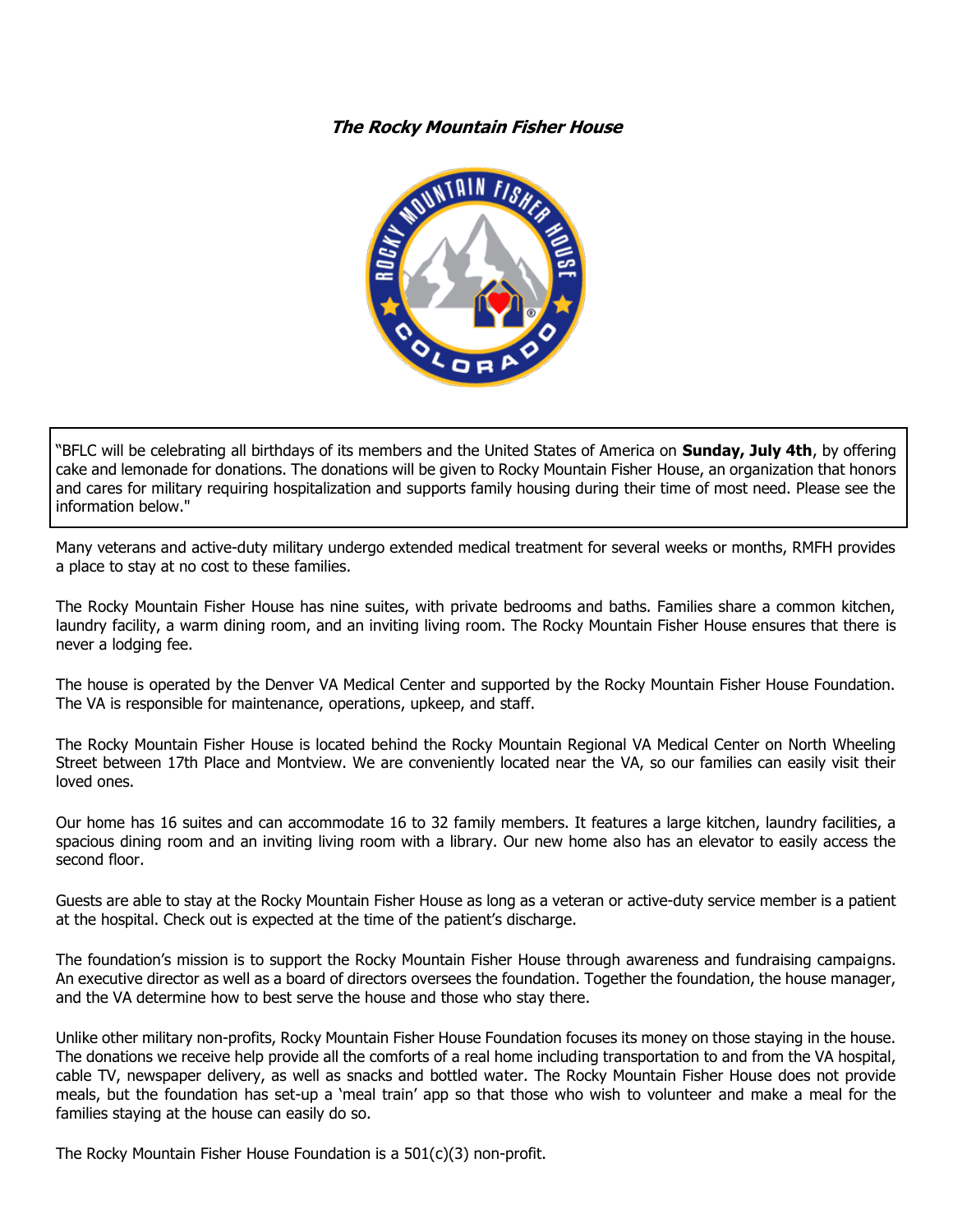## **50 th Anniversary Year for Black Forest Lutheran Church 1971 - 2021 A Little Bit of History**

Where we left off in the April Scribe . . .

Not only was water coming through the roof at the seams of Luther Hall, but a river also started flowing in front of the building, so Luther Bridge was built over Luther Creek in front of Luther Hall about a year later (1974).

The year 1975 was a lean year – membership and offerings dropped. Even in lean times the congregation never lost sight of its vision for mission. To reach out to the community, we started Noah's Ark Child Care with Lydia Zelones as director. To face up to the financial situation, the Cottage Meeting concept, along with an Every Member Response, was presented as the Stewardship program. The results were only short of amazing! Ron & Marlene Abel coordinated this effort. Pastor Jacobson had this to say in his end of year report: "Don't ask me how, just accept the fact that it happened. More than anything else, such a positive response indicates growth on the part of the little Lutheran Church in America out in the Black Forest. Something is happening in the heart of each believer who is a part of this worshipping community that indicates growth – growth in faith and growth in love to God and their fellow man. Such growth on the part of the entire congregation made it possible for us to participate in the planting of a new mission somewhere else in the country, for in Faith we are saying thanks to the Division of Missions of the LCA for their offer of continued support, but, no thanks! We believe that as a congregation we can support our own program. Black Forest Lutheran Church has come of age, thanks to Him who is at work within each and every one of us; and well done, thou good and faithful servant."

In September 1978, the congregation held a special meeting to vote on a lease agreement with the Community Church. (They had the gall to ask for rent!) Though we voted to accept it, it was probably the more controversial decision in our history! As part of that same meeting the congregation directed that we begin planning the renovation of Luther Hall to provide our own worship space. A Building/Planning Committee was formed with Duane Steinke and Jim Heath as cochairmen.

Throughout 1978 you could hear the smashing down of walls, the banging of hammers as workers toiled to build our sanctuary in Luther Hall. Wood paneling, railing and the cross were built with the expert hands of Jude Lemmert. The altar was built by George West. Although originally viewed as a short-term interim worship facility, it would be 10 years before a new sanctuary would be built. The dedication of the new Worship Center was held January 7, 1979 with Bishop Heglund officiating.

We were on a roll  $\ldots$  except when the rains fell, the seams on the roof continued to leak! Much repair work was done, but without success! "Do not let your hearts be troubled. Trust in God."

On August 10, 1980, a very major event occurred! The congregation approved extending its ministry to the Tri-Lakes area. The first worship service was held in Monument on September 7, 1980, in two small rooms at the Inez Johnson School, using a loaned altar from Trinity Lutheran in Canon City. Attendance at the first service was 82 adults and children. A new Lutheran Church had been launched . . . a beginning of another new vision.

## **50th Anniversary Banner Save the Date!!**

As you know, this is Black Forest Lutheran Church's 50th Anniversary year. Our big celebration is going to be **Sunday, April 24, 2022**, so SAVE THE DATE! Due to COVID it was necessary to postpone our in-person celebration. We hope you are reading our history/memory articles in the Scribe. The latest addition to commemorate our 50th is the banner that has been hung in the narthex. We thank Donna Reiner for her design and beautiful work in creating it. As you enter church the remainder of this year, notice the banner and give a silent prayer of thanks to our awesome God for this place of worship in the forest. Not only is this where trees grow, but also a place for our faith to grow.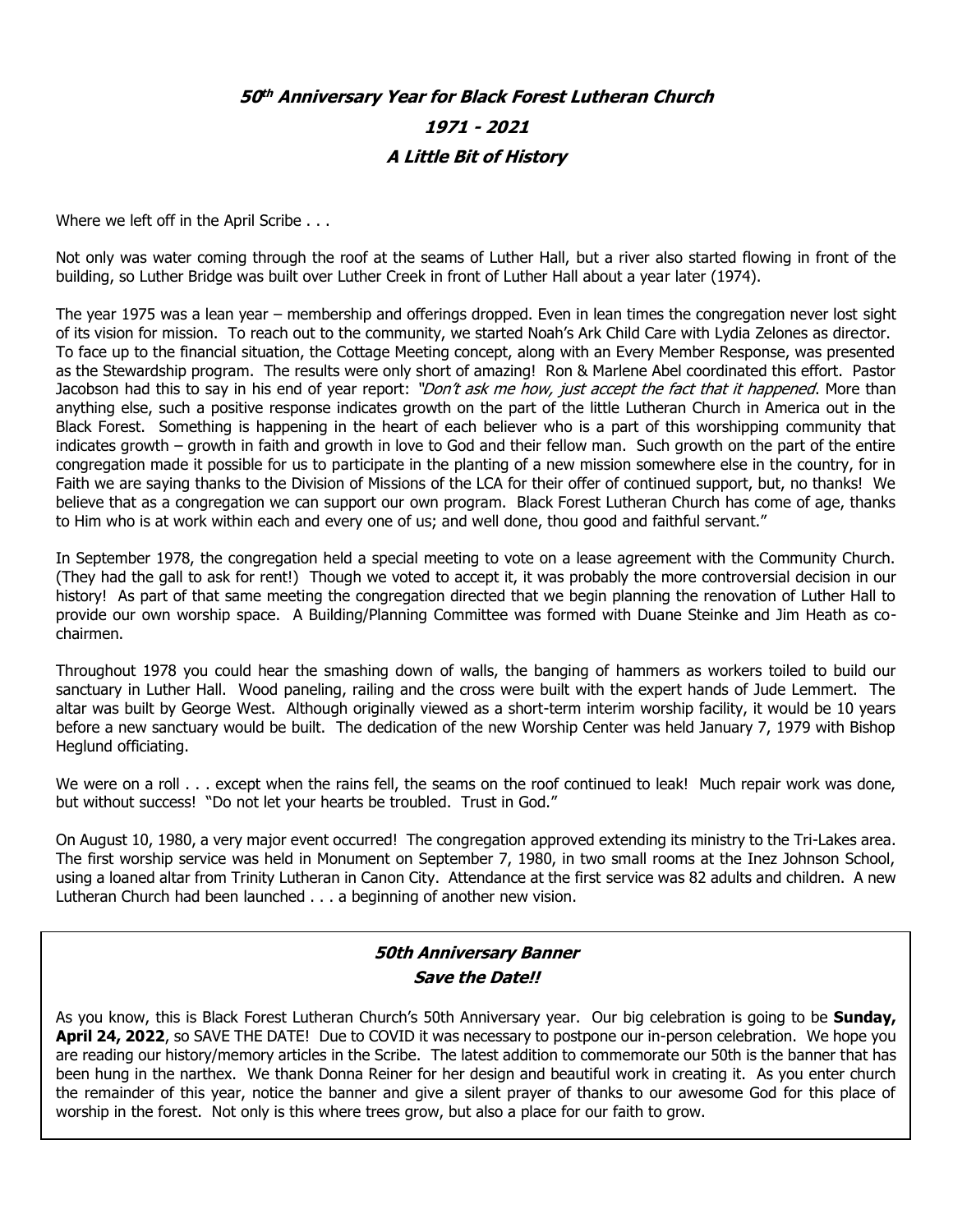## **Stuff the Truck!!**

### Serve one Another Humbly in Love – Galatians 5:13b

The Social Ministry Committee is sponsoring a Stuff the Truck event in support of the North American Lutheran Church Disaster Response Task Force. Thousands of people lost their homes and all their belongings this year due to hurricanes, tornadoes, fires, flooding, etc. The Disaster Response Task Force of the NALC was, and continues to be there to provide necessities and help to rebuild. NALC Disaster Relief works with anyone who needs help. This year they responded to 22 disasters and rebuilt 26 homes in Pensacola, FL.

In the midst of the above disasters, there was COVID-19. NALC Disaster Response provided face masks, sanitizing items including gloves and wipes to ambulance services, clinics and hospitals in several areas: thus, less focus on supplies.

During the month of May, we will have lists available of items most in need to resupply the disaster warehouses throughout our nation, or to be sent directly to current disaster areas. Flood buckets, health care kits, baby items and school kits are some of the items on the list. We encourage our members to select one kit to assemble as a family. We will hand these lists out between services.

An 8'x26' (10' height) truck will arrive at BFLC on **Saturday, June 26** to load our donations. Our hope is to fill it up! Several other congregations have been invited to participate in this campaign. Invite your friends to participate. NALC Disaster Relief works with anyone who needs help.

If possible, we ask that you keep your donations at home until June 26. We will let you know times later. If this doesn't work, we will take donations the week before. Another way to help is the gift of gift cards from Home Depot, Lowes or Walmart. If you have further questions, contact Ben Devolve, Lora Kobilan, Mary Montie or Kathy Schwindt.

Many of us remembering the Black Forest fire, know how helpful these items can be. This is another opportunity to make the invisible Jesus visible. Thank you!

> \* \* \* \* \* \*

**Didi in the Congo**  Ed Storey

Didi will be in the DRC until the end of May when he will come for the graduation of his youngest daughter, Sarah; as well as more eye surgery.

The container with his new auto should be arriving any day. It got across the ocean and was transferred to a smaller ship for the trip up the river. The port of Matadi is about 60 miles from his home, but he thinks the cargo will be safe.

Didi's big concern these days is the seminary at Tshela. He has indicated there is no money to pay the instructors and they are teaching as volunteers. They have families to feed, however, and cannot do this for long. World Mission Prayer League does not allow Didi to ask for funds for the needs in the DRC. He has also been visiting the farmers. They have a very primitive operation, but there is food insecurity in the Congo and farming is important to feel people.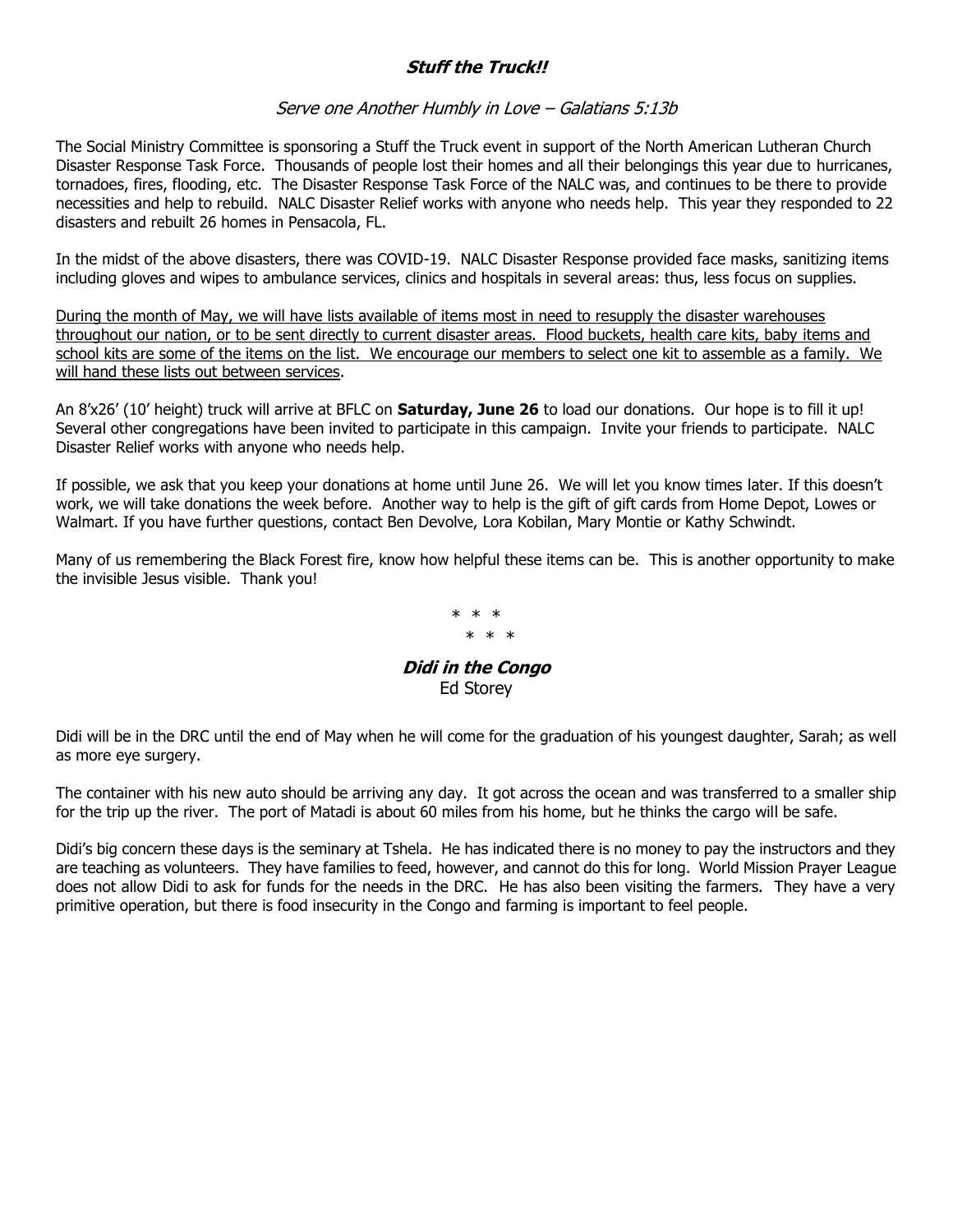

#### "Dear BFLC Family,

My family and I would like to thank everyone for all the kindnesses, thoughts, prayers and hugs we received upon the loss of my husband, Don. We appreciate all of you so very much. With your help we are slowly making it through this terrible loss. My love and blessings to all of you.

—Karen Ketels

From Orphan Grain Train: "Thank you for your contribution of \$400 to Orphan Grain Train Rocky Mountain Branch."

From Catholic Charities: "Thank you for your gift of \$750 to the Marian House Kitchen Sponsor a Day.

**\* \* \***

\* \* \*

From North American Lutheran Seminary (NALS): "Thank you for your gift of \$550.

#### **Thank you to the Spring Work Day Volunteers!**

Spring Work Day 2021 was a big success! The weather cooperated and gave us warm temperatures to work outdoors and help get the church property looking nice. Several volunteers assisted in raking pine needles, clearing piles of slash, prepping the sprinklers and bringing out the patio furniture. They also helped indoors by polishing our cabinets and sanctuary, and a thorough cleaning of the kitchen, including countertops, refrigerators, and oven.





## **JUNE ANNIVERSARIES**

| Todd & Jeannette Gould     | 3  |
|----------------------------|----|
| Steve & Linda Langlais     | 3  |
| Wolf & Rachael Thielmann   | 3  |
| Jim & Sandy Fariss         | 5  |
| Ric & Stephanie Maxson     | 6  |
| Gary & Patsy Wurster       | 7  |
| Rob & Shelly Pratt         | 8  |
| John & Ginger Gale         | 10 |
| Kevin & Melissa Devolve    | 11 |
| Steve & Nancy Lord         | 11 |
| Thomas & Linda Pratt       | 11 |
| George & Ginny West        | 11 |
| Ramiro Ocampo & Cindy Bohn | 12 |
| Steve & Dorothy Marlow     | 14 |
|                            |    |

| Al Alberg           | 1  |
|---------------------|----|
| Jerry Jergensen     | 1  |
| Jan Duncan          | 1  |
| Shirley Hoffman     | 4  |
| Vanessa Corpus      | 5  |
| Kamdyn Hinderberger | 5  |
| Bryan Petch         | 6  |
| Heather Hite        | 7  |
| Shannon Kosman      | 7  |
| Nadya Hildebrandt   | 9  |
| Emma Beckman        | 10 |
| Sophia Beckman      | 10 |
| Susan Harrison      | 10 |
| Bob Hahn            | 13 |
| Heidi Mellon        | 13 |



## **JUNE BIRTHDAYS**

| Al Alberg           |    | Dean Syverson      | 13 |
|---------------------|----|--------------------|----|
| Jerry Jergensen     | 1  | Haldis Vanbuskirk  | 13 |
| Jan Duncan          | 1  | Ian Wilhelm        | 14 |
| Shirley Hoffman     | 4  | <b>Tyler Kvale</b> | 15 |
| Vanessa Corpus      | 5  | Grayson Laskey     | 15 |
| Kamdyn Hinderberger | 5  | Patrick Turechek   | 15 |
| Bryan Petch         | 6  | Katie Callantine   | 18 |
| Heather Hite        | 7  | Connie Schmeisser  | 18 |
| Shannon Kosman      | 7  | Clara Makowsky     | 19 |
| Nadya Hildebrandt   | 9  | Dorothy Marlow     | 19 |
| Emma Beckman        | 10 | Jennifer Reily     | 19 |
| Sophia Beckman      | 10 | <b>Robin Dirks</b> | 20 |
| Susan Harrison      | 10 | Mickey Bannister   | 22 |
| Bob Hahn            | 13 | Del Lang           | 22 |
| .                   |    |                    |    |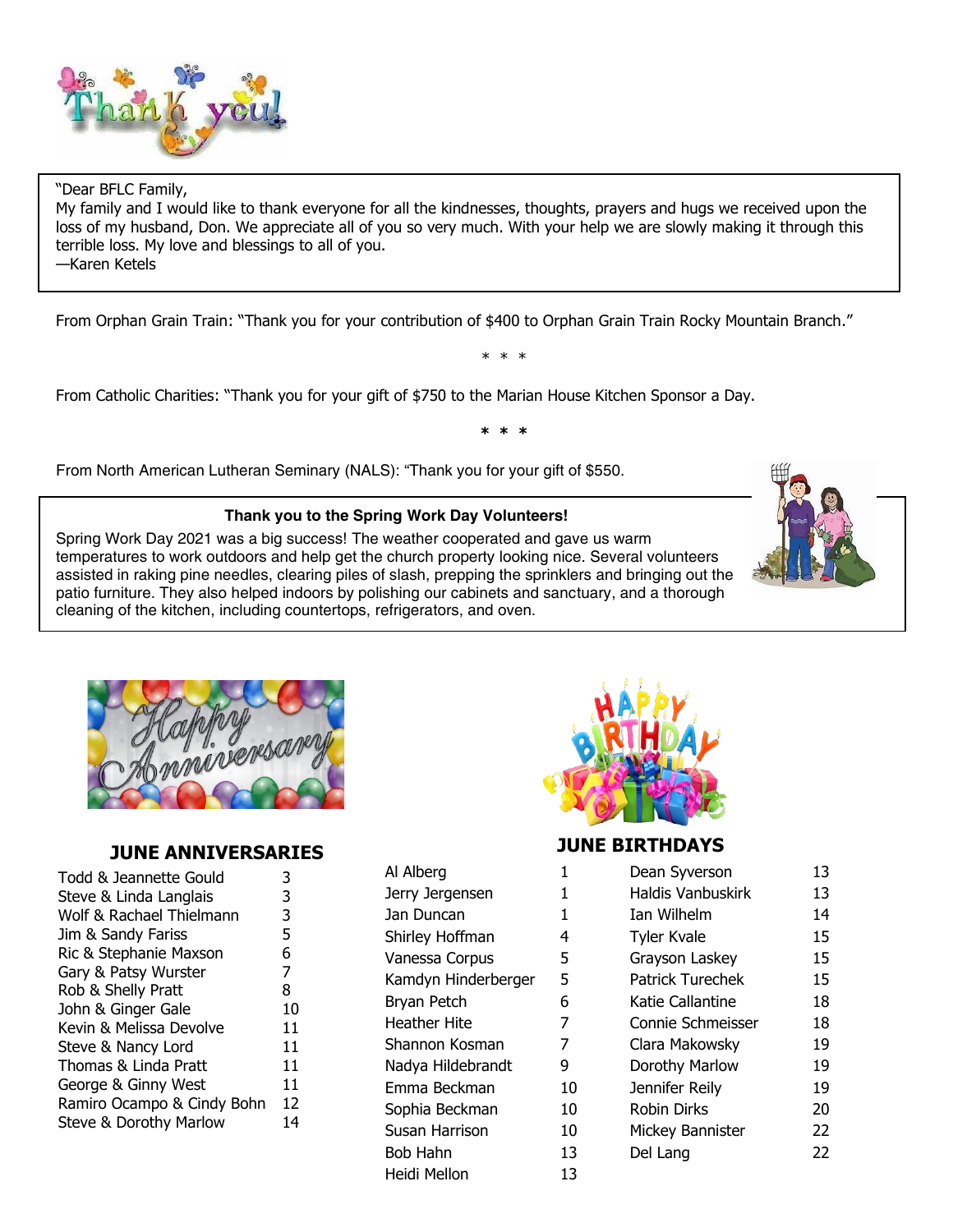

## **Greetings all Jacob here,**

I am amazed that school is out for the summer already! It seems like it has been such a wild school year. Full of ups and downs and all arounds but I am reminded of just how great our students are. The courage and tenacity to continue on and even succeed in a world full of unknowns shows the character of the students that we have here. I am beyond impressed.

This month was, I believe, the first month where we hosted our meetings in person. Although we still offered the option of joining online, in-person attendance was the favored choice of our gatherings. These gatherings included a young adults' gathering, bingo night, several one-on-one meals with the students and young adults, a youth party to celebrate the end of the semester, and of course our weekly Sunday School, youth group, and confirmation class meetings.

These meetings have been a time of study, discussion, fellowship, and fun. Although our student age ministries are still feeling the effects of Covid, with at least one student quarantined a week, we have seen tremendous growth over the last few months in terms of attendance, participation, and personal growth.

In terms of Education, we have had an amazing year so far. Due to the diligence and perseverance of those on the Education Team we have been able to offer wiggle worship, magic shows, and Sunday every week. Earlier this month we have also had the privilege to open-up and offer a staffed Nursery. We are now offering ministry to students and families from 6 weeks old and up.

As this month comes to a close, we look forward to the future and what we will be able to faithfully offer. In June we have several events on the horizon such as a movie night, confirmation camp, and first communion. Also, we are super excited to be able to host an in person VBS this year! As always, Rainbow Trail will be sending out staff to lead VBS, but we are looking for some adult and student volunteers. Our VBS is going to be the first full week of July from July 5<sup>th</sup>-9<sup>th</sup>. We will be giving more information in the beginning of June so be on the lookout!

As we look to the summer and what this have to offer, I wanted to say that I am so thankful for all your understanding, hard work and dedication. It seems as though recent guidance from the CDC suggest that the pandemic's grip is loosening. These changes come with a renewed sense of opportunity and may put a bit more spring in our steps. We can dream again, and we can move forward again, together. We have all experienced this time in our own way, with our own hurts, loss, and frustrations. As we move forward, we do so with this in mind. We put our hope and trust in God who is our strength in times of weakness and shield in times of battle. I look forward to seeing what He has planned in the month of June and am thankful that I get to experience it with my Black Forest Family.

\* \* \*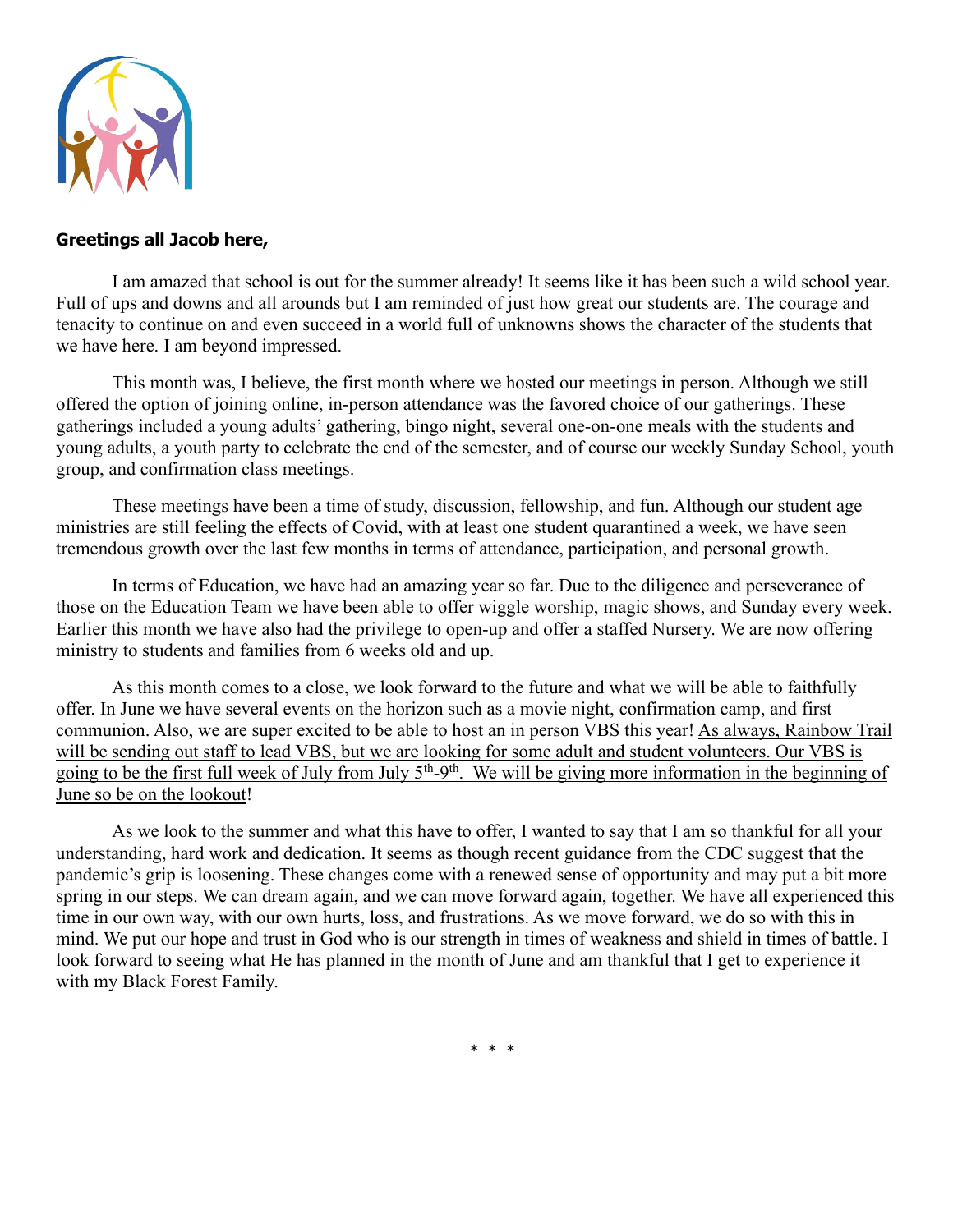



| $S$ un                                                                                                                       | Mon            | Tue                     | Wed                                                                                           | Thu                                                                | Fri                     | te2                          |
|------------------------------------------------------------------------------------------------------------------------------|----------------|-------------------------|-----------------------------------------------------------------------------------------------|--------------------------------------------------------------------|-------------------------|------------------------------|
|                                                                                                                              |                | 1                       | 2<br>6:00p Youth Group<br>7:00p Contemporary<br><b>Worship Practice</b>                       | 3<br>9:00a Hand Quilters<br>9:30 Staff Mtg.                        | 4                       | 5                            |
| 6<br>9:00a Outdoor Worship<br>10:30 Adult Class:<br>"Joining Jesus in His<br>Mission"<br>Youth Committee Mtg.                | $\overline{7}$ | 8<br>$6:00p$ 4-H        | 9<br>6:00p Youth Group<br>7:00p Contemporary<br><b>Worship Practice</b>                       | 10<br>9:00a Hand Quilters<br>9:30 Staff Mtg.<br>6:30p Worship Mtg. | 11<br>7:30p Movie Night | 12                           |
| 13<br>9:00a Outdoor Worship<br>10:30 Adult Class:<br>"Joining Jesus in His<br>Mission"<br><b>Education Committee</b><br>Mtg. | 14             | 15<br>Confirmation Camp | 16<br>4:00p Mom's Group<br>6:00p Youth Group<br>7:00p Contemporary<br><b>Worship Practice</b> | 17<br>9:00a Hand Quilters<br>9:30 Staff Mtg.                       | 18                      | 19                           |
| 20<br>9:00a Outdoor Worship<br>Happy Father's Day!                                                                           | 21             | 22                      | 23<br>6:00p Youth Group<br>7:00p Contemporary<br><b>Worship Practice</b>                      | 24<br>9:00a Hand Quilters<br>9:30 Staff Mtg.                       | 25                      | 26<br><b>Stuff the Truck</b> |
| 27<br>9:00a Outdoor Worship                                                                                                  | 28             | 29                      | 30<br>6:00p Youth Group<br>7:00p Contemporary<br><b>Worship Practice</b>                      |                                                                    |                         |                              |